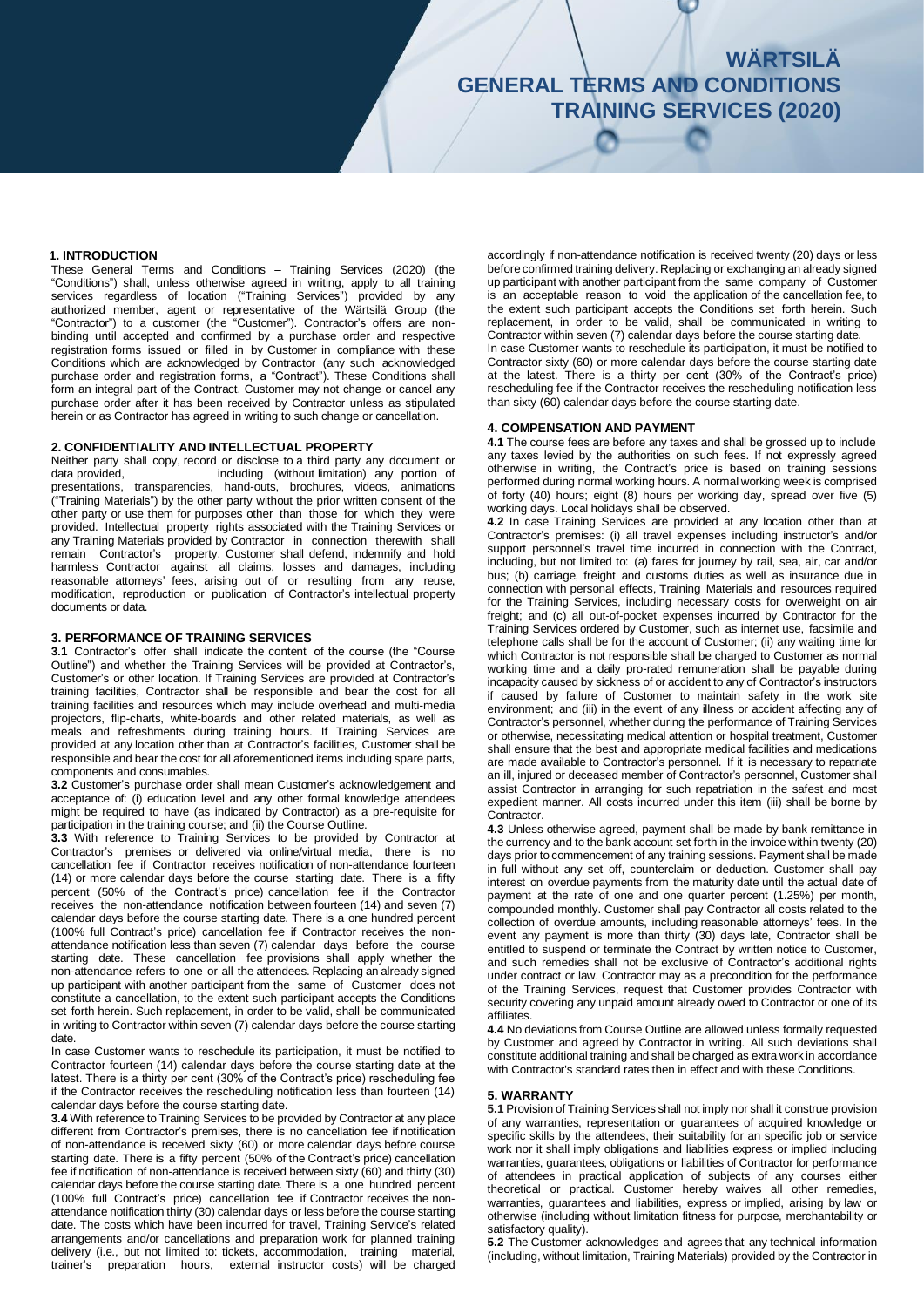connection with Training Services are intended for information purposes only and the Contractor assumes no liability for the consequences of the attendee's actions, inactions and/or decisions made or based on that information.

### **6. CONTRACTOR'S LIABILITY**

**6.1** IN NO EVENT SHALL CONTRACTOR BE LIABLE FOR ANY INDIRECT, CONTINGENT, SPECIAL, CONSEQUENTIAL OR INCIDENTAL DAMAGES, HOWEVER CAUSED OR ARISING (INCLUDING (WITHOUT LIMITATION) FOR ANY LOSS OF ACTUAL OR ANTICIPATED PROFITS OR REVENUE OR ANTICIPATED SAVINGS, PUNITIVE OR EXEMPLARY DAMAGES, THE COST OF SUBSTITUTED EQUIPMENT OR REPLACEMENT, REMOVAL OR REINSTALLATION WORK NOR TOWAGE CHARGES, POLLUTION REMEDIATION COSTS, COSTS OF DOCKING, DIVING OR SUB-SEA WORK, DAMAGE TO ANY VESSEL, ENGINE ROOM OR POWER PLANT SITE, YARD OR OTHER PROPERTY (INCLUDING DAMAGE TO GOODS OWNED BY CUSTOMER), DAMAGE TO ANY EQUIPMENT OR PROPERTY, COSTS FOR ANY ADDITIONAL TESTS (INCLUDING, WITHOUT LIMITATION, SEA TRIALS), DEBRIS REMOVAL, OR FOR LOSS OF TIME OR USE OF ANY EQUIPMENT, INSTALLATION SYSTEM, OPERATION OR SERVICE). THIS LIMITATION ON CONTRACTOR'S LIABILITY SHALL APPLY TO ANY LIABILITY FOR BREACH OF THE CONTRACTOR'S OBLIGATIONS UNDER OR IN CONNECTION WITH THE TRAINING SERVICES PERFORMED HEREUNDER, WHETHER BASED ON WARRANTY, FAILURE OF OR DELAY IN DELIVERY OR OTHERWISE. **6.2** Notwithstanding any other provision of the Contract, Contractor's aggregate liability under the Contract shall not exceed fifteen percent (15%) of the Contract price.

**6.3** Contractor shall not be liable for any work carried out by Customer or by any third party, even though carried out with assistance of Contractor's personnel. Customer shall bear the risk of loss of its equipment and other goods in connection with the Training Services, even if such equipment or goods are in facilities used by Contractor.

### **7. INSURANCE**

Customer shall at its own cost provide for and maintain comprehensive insurance coverage to protect its own property (including, without limitation, any equipment, installation or vessel) personnel and third-parties. Such insurance for personnel shall include travelling insurance and events on Contractor's premises. Contractor shall at its own cost provide for and maintain comprehensive insurance coverage to protect its own personnel only.

## **8. FORCE MAJEURE AND OTHER EXCUSABLE DELAYS**

**8.1** Neither Contractor nor Customer shall be liable for any failure or delay in performing its obligations hereunder, or for any loss or damage resulting therefrom, caused by or arising from an event of force majeure ("Force Majeure"), which includes without limitation acts of God, war, riot, embargos and import or export restrictions, cyber incidents, failure of a utility service (including, without limitation, failure of electrical, internet or telecommunications) or transport network, acts of civil or military authorities, sanctions, boycotts, fire, flood, accidents, strikes, epidemic, failure of a subcontractor to provide manpower, materials or goods caused by an event that qualifies under this Clause 8.1, epidemics, unusually severe weather affecting either party, or causes beyond their control.

**8.2** If the Training Services is interrupted by Force Majeure or for other reasons not attributable to Contractor, the costs for maintaining personnel at or near the training facility (including, without limitation, wages and lodging) will be borne by Customer. If the interruption continues for more than one (1) week, Contractor's personnel may be returned to Contractor's country. All expenses in relation to such withdrawal and/or subsequent return shall be borne by Customer. If the period of suspension exceeds two (2) months, either party may terminate the Contract by three (3) days' notice in writing to the other party without prejudice to the rights of either party up to the date of termination. All reasonable additional costs incurred by Contractor as a consequence of the suspension and any subsequent resumption or completion of the Training Services shall be reimbursed by Customer.

### **9. SECURITY AGREEMENT**

To the extent permitted by law, Customer hereby grants to Contractor a lien on and a continuing security interest, and when applicable a maritime lien for necessaries, in and to all equipment, parts and components utilized for performance of the Training Services is performed and all products and proceeds derived from the sale or lease thereof as security for the payment in full of such Training Services. Customer hereby waives any and all claims, defenses, and causes of action that Customer may have in connection with the exercise of any such lien rights by Contractor.

### **10. CUSTOMER'S ADDITIONAL PERFORMANCE OBLIGATIONS**

Customer shall comply with all laws, rules and regulations applicable at the training location (whether Contractor's or otherwise), arising out of the performance of the Training Services. Whenever the Training Services are not carried out at Contractor training facilities, Customer shall provide at no cost to Contractor all of the following facilities and services which must be of sufficient quality and/or quantity for Contractor's performance of the Training Services, unless otherwise agreed to in writing by the parties:

**10.1** Ancillary manpower equipped with appropriate tools (such as drills and hand lamps), heavy duty hoisting and transport facilities along with the necessary fuel, lubricants, water, electricity, compressed air and cleaning facilities for Contractor's performance of the Training Services;

**10.2** Heated and/or air-conditioned facilities with available drinking water for working, boarding and lodging of Contractor's personnel in close proximity to the training location as follows:

(a) service storage sheds with locks, equipped with shelves and bins for tools, equipment and supplies of Contractor's personnel;

(b) changing rooms, provided with locks, toilet and washing facilities for the use of Contractor's personnel;<br>(c) furnished offices with

furnished offices with locks, equipped with telephones, facsimile,

internet and other communication requirements of Contractor's personnel;

**10.3** Assistance requested by Contractor with the customs formalities required for the import and export of Contractor's equipment and tools, free of all duties and taxes;

**10.4** Assistance to ensure that Contractor's personnel obtain visas and any other official entry, exit, residence or working permits that may be required by the country where Training Services are to be performed including free ingress to and egress from the training location;

**10.5** Information concerning: (i) the local laws and regulations applicable to the Training Services; and (ii) any dangerous conditions or unusual risks that may be encountered in Customer's country, at the training location or in the use of any equipment or tools provided by Customer; and

**10.6** Additional safety measures reasonably requested by Contractor.

**10.7** Customer shall ensure cooperation and compliance of its employees to all rules and regulations provided for by the Contractor while in the Contractor's premises or training facilities and during training sessions. In the event Customer is unable or unwilling to provide any such facility or service, Contractor may, at its option, terminate the Contract without liability to Customer or itself provide such facility or service for the account of Customer.

### **11. SPECIAL PROVISIONS FOR VIRTUAL TRAINING**

Virtual Training means training provided by Wärtsilä to Customer virtually via a web based platform, application or website, which can be accessed through a weblink sent by Wärtsilä to the Customer. The following clauses apply to Virtual Training in addition to the other clauses of these Conditions.

11.1 The Customer may access and participate the Virtual Training during the time and date specified by Wärtsilä, subject to the terms of this Agreement, and additional user terms of the website and/or application used for the Virtual Training. In case the Virtual Training is provided via third party platform, Customer shall comply with the user terms of such platform, and indemnifies Wärtsilä against any claims by third parties arising out of or in connection with Customer´s compliance with such user terms.

11.2 Wärtsilä retains all right, title, and interest in and to the content of the Virtual Training, including without limitation all software used to provide the Virtual Training, and this Agreement does not grant the Customer any intellectual property rights in the Virtual Training or any of its materials or software.

11.3 Wärtsilä does not guarantee that the Virtual Training will be performed error-free, virus free or uninterrupted, or that Wärtsilä will be able correct all technical errors during the Virtual Training. The Customer acknowledges that Wärtsilä does not control the Customer´s communications facilities, including the internet connection, and that the Virtual Training may be subject to limitations, delays, and other problems inherent in the Customer´s communications facilities. Wärtsilä is not responsible for any delays, delivery failures, or other damage resulting from such problems.

11.4 Customer is solely responsible for establishing and maintaining an internet connection, as well as for having access to software and hardware, which are suitable for the Virtual Training. Wärtsilä takes no liability of cases where the Customer is not able to participate or follow the Virtual Training due to connectivity or technical issues.

11.5 Except as expressly provided in this Agreement, the Customer shall:

(a) limit access to the Virtual Training to its authorised users and ensure that all users use the Virtual Training in accordance with this Agreement;

(b) not copy, record, modify, decompile, reverse engineer or create derivative works from the Virtual Training;

(c) not commercially exploit or otherwise make the Virtual Training or resulting materials available in any manner

(d) not use the Virtual Training for any purpose competing with Wartsila including creating a competitive product or service or copying any features;

comply with the user terms of the third party platforms used for the Virtual Training

11.6 Parties agree to comply with the European Data Protection Regulation (GDPR), and both parties are acting as data controllers as defined in the GDPR. Wärtsilä Privacy Notice can be found from: [https://www.wartsila.com/fi/terms-of-use/privacy.](https://www.wartsila.com/fi/terms-of-use/privacy)

# **12. DUTIES, TAXES AND FEES**

Customer shall pay, where applicable, all duties, withholding and other taxes, customs fees and charges and all charges and fees by a classification or inspection society. All such documentation or approvals which are required by applicable laws, and any applicable modifications of such laws, shall be the responsibility of and paid by Customer.

# **13. GOVERNING LAW AND ARBITRATION**

The Contract shall be governed by and interpreted in accordance with the laws in force at the registered office of Contractor, excluding the conflict of law rules applicable in such jurisdiction. Any controversy, claim or dispute between the parties hereto arising out of or related to this Contract shall be submitted to the International Court of Arbitration of the International Chamber of Commerce for final and binding arbitration in accordance with the Rules of Arbitration of the International Chamber of Commerce by three (3) arbitrators appointed in accordance with the said Rules. The arbitration proceedings shall